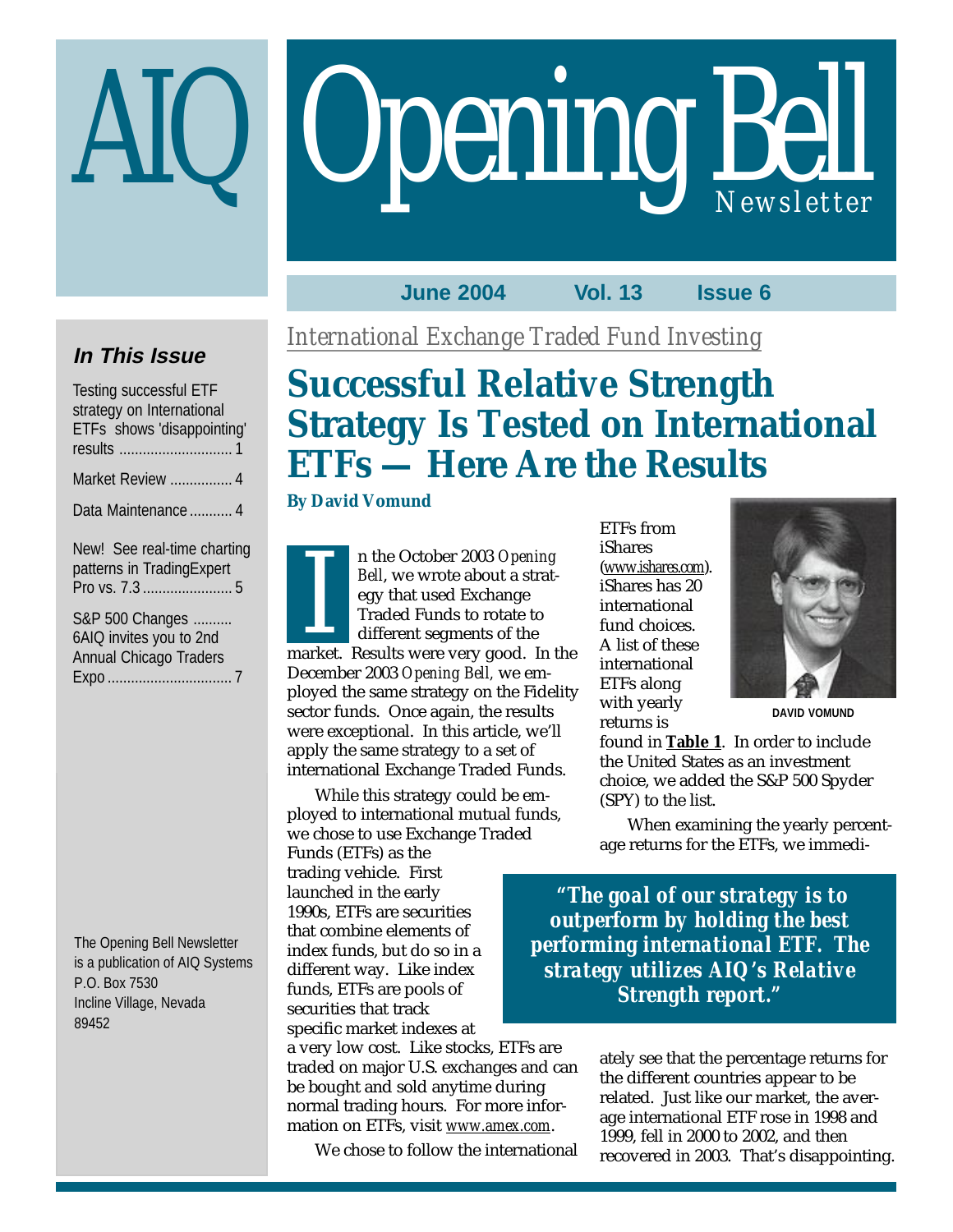|                           |            | 1998     | 1999     | 2000     | 2001     | 2002     | 2003   | 2004     | Average |
|---------------------------|------------|----------|----------|----------|----------|----------|--------|----------|---------|
| iShares Australia         | <b>EWA</b> | 1.39     | 16.42    | $-14.10$ | $-0.53$  | $-3.92$  | 47.14  | $-2.62$  | 6.25    |
| iShares Austria           | <b>EWO</b> | $-8.74$  | $-15.29$ | $-9.03$  | $-3.70$  | 18.27    | 55.05  | 19.93    | 8.07    |
| iShares Belgium           | <b>EWK</b> | 28.32    | $-24.14$ | $-20.91$ | $-14.12$ | $-9.86$  | 31.21  | 3.63     | $-0.84$ |
| iShares Canada            | <b>EWC</b> | $-13.15$ | 42.73    | $-18.97$ | $-20.57$ | $-11.11$ | 50.95  | $-6.25$  | 3.38    |
| iShares France            | <b>EWQ</b> | 36.75    | 27.75    | $-10.64$ | $-24.03$ | $-21.07$ | 37.77  | $-2.31$  | 6.32    |
| iShares Germany           | <b>EWG</b> | 26.28    | 19.91    | $-26.91$ | $-22.56$ | $-34.83$ | 64.53  | $-4.82$  | 3.08    |
| iShares Italy             | EWI        | 35.49    | $-8.02$  | $-9.52$  | $-28.82$ | $-9.32$  | 35.07  | 1.27     | 2.31    |
| iShares Japan             | EWJ        | 3.74     | 59.12    | $-32.19$ | $-30.29$ | $-9.86$  | 38.71  | 5.19     | 4.92    |
| iShares Netherlands       | <b>EWN</b> | 14.44    | $-1.71$  | $-10.39$ | $-25.18$ | $-22.16$ | 23.85  | $-3.24$  | $-3.48$ |
| iShares Singapore         | <b>EWS</b> | 0.00     | 0.00     | $-29.19$ | $-22.00$ | $-15.78$ | 40.52  | 1.67     | $-3.54$ |
| iShares Spain             | <b>EWP</b> | 44.44    | $-5.42$  | $-18.83$ | $-9.90$  | -14.28   | 55.84  | $-0.25$  | 7.37    |
| iShares Sweden            | EWD        | 6.57     | 52.77    | $-39.42$ | $-23.28$ | $-30.34$ | 63.35  | 6.28     | 5.13    |
| iShares Switzerland       | <b>EWL</b> | 10.17    | $-5.88$  | 5.06     | $-25.40$ | $-11.40$ | 32.67  | 1.15     | 0.91    |
| iShares United Kingdom    | EWU        | 15.95    | 4.89     | $-17.78$ | $-16.63$ | $-17.29$ | 28.23  | 0.06     | $-0.37$ |
| iShares Brazil            | EWZ        | N/A      | N/A      | N/A      | $-23.03$ | $-37.17$ | 113.03 | $-15.88$ | 9.24    |
| iShares Malaysia          | EWM        | $-31.40$ | 105.83   | $-28.33$ | 2.77     | $-3.46$  | 28.49  | 1.86     | 10.82   |
| iShares Mexico            | EWW        | $-37.99$ | 76.20    | $-26.30$ | 14.05    | $-17.98$ | 37.19  | 10.13    | 7.90    |
| iShares South Africa      | <b>EZA</b> | N/A      | N/A      | N/A      | N/A      | N/A      | N/A    | $-7.41$  | $-7.41$ |
| iShares South Korea       | <b>EWY</b> | N/A      | N/A      | N/A      | 44.57    | 3.61     | 36.46  | 3.23     | 21.97   |
| iShares Taiwan            | <b>EWT</b> | N/A      | N/A      | N/A      | 2.08     | $-24.40$ | 37.91  | $-0.62$  | 3.74    |
| <b>United States SPDR</b> | <b>SPY</b> | 27.05    | 19.11    | $-10.68$ | $-12.87$ | $-22.81$ | 26.12  | $-0.25$  | 3.67    |
| Average                   |            | 9.37     | 21.43    | $-18.71$ | $-11.97$ | $-14.76$ | 44.20  | 0.51     |         |

### **Table 1. Global ETF Yearly Returns (percent)**

Updated through April 30, 2004

# **AIQ Opening Bell Newsletter**

**David Vomund, Publisher G.R. Barbor, Editor P.O. Box 7530 Incline Village, NV 89452**

AIQ Opening Bell does not intend to make trading recommendations, nor do we publish, keep or claim any track records. It is designed as a serious tool to aid investors in their trading decisions through the use of AIQ software and an increased familiarity with technical indicators and trading strategies. AIQ reserves the right to use or edit submissions.

While the information in this newsletter is believed to be reliable, accuracy cannot be guaranteed. Past performance does not guarantee future results.

**© 1992-2004, AIQ Systems**

A rotation strategy could be more effective if some ETFs went up when others went down.

Still, there are a few cases where countries bucked the global trend. In 2001, South Korea market rose 44% and Mexico rose 14% during a time when nearly all other international markets fell in value.

There were potential pitfalls as well. Year 1999 was one of the market's best years but Belgium fell 24% and Austria fell 15%. Looking at the ETFs with price history dating back to 1998, the best performing country was Malaysia, gaining 10.8% annually.

The goal of our strategy is to outperform by holding the best performing international ETF. The strategy utilizes AIQ's Relative Strength report. The Short-Term

Relative Strength-Strong report was run every other Friday on the 21 ETFs found in Table 1. This report looks at the last 120 trading days (approximately six months) and breaks them into quarters. A percentage return figure is calculated for each quarter. These returns are then averaged, with twice the weight placed on the most recent quarter's worth of data.

At the start of the test, the two highest ranked ETFs were purchased with equal dollar amounts to establish a fully invested portfolio. Two weeks later, the same Relative Strength report was run again. If the current holdings were rated in the top half of the report, then there were no trades. If a holding had fallen in the Relative Strength report to where it was no longer in the top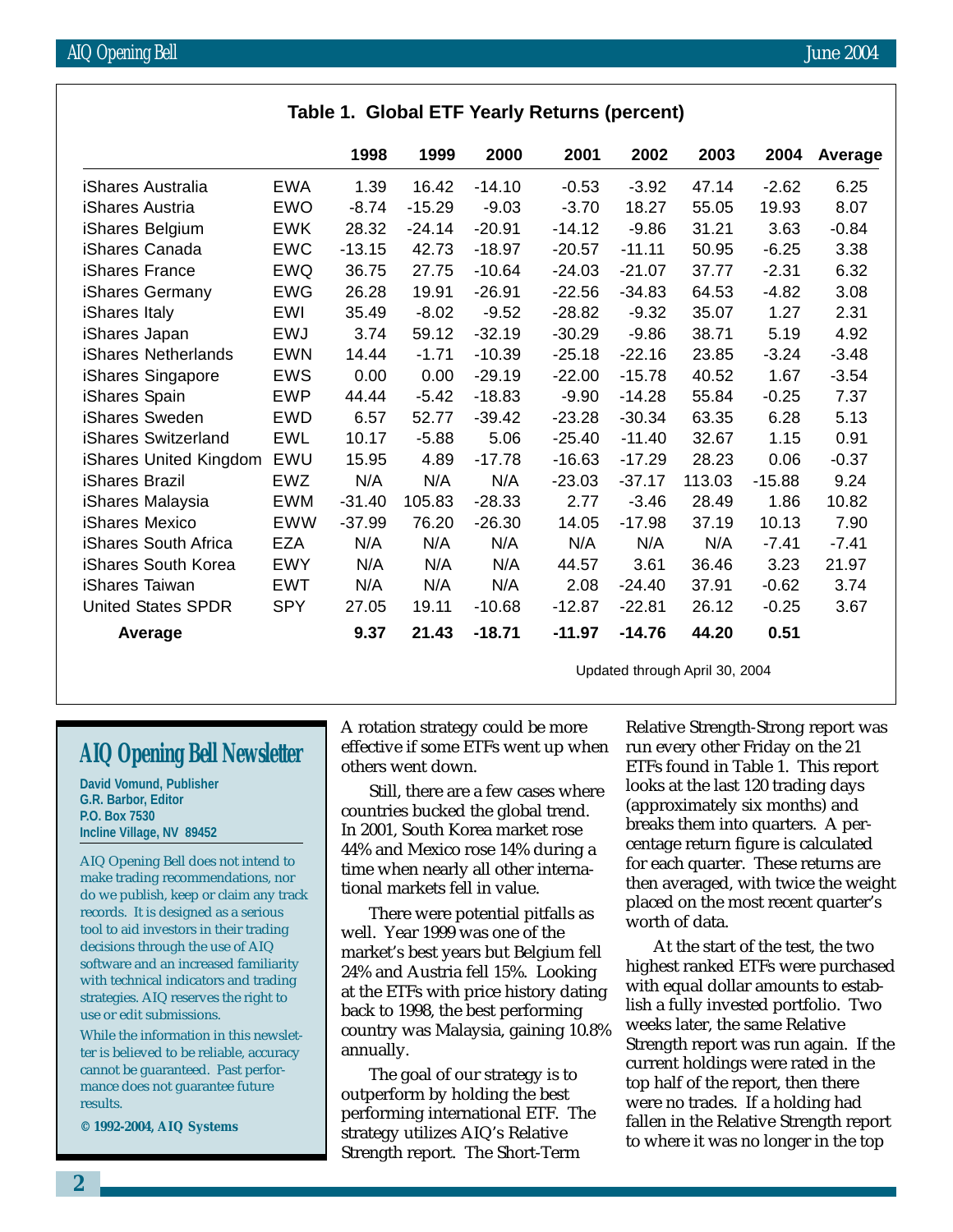half of the report, then it was sold and the highest rated ETF was purchased. The portfolio was always fully invested in two ETFs.

In an attempt to make the backtest as realistic as possible, I hand-entered the individual trades into the Portfolio Manager. Execution prices were based on the close

*"Results are found in Table 2. The good news is that the average yearly return is close to 3 1/2% higher than the return from the average international ETF…The bad news is that the level of outperformance is not high enough for me to recommend this approach."*

the day after the signal. Commission rates were \$25 per trade and 0.3% was withdrawn each quarter to represent management fees or slippage. The portfolio was always fully invested in two ETFs, and the holdings were rebalanced at the end of each year to bring them back to an

equal weighting.

Most of the ETFs have enough price history to run a backtest starting in 1998, but some do not. The backtest used the ETF choices found in Table 1 but EWS could not be purchased until the start of 2000, while EWZ, EWY, and EWT could not be purchased until January 2001,

> and EZA could not be purchased until 2004.

The backtest trading results are found in **Table 2**. The good news is that the average yearly return is close to 3 1/2% higher than the return from the average interna-

tional ETF. The strategy outperformed. The bad news is that the level of outperformance is not high enough for me to recommend or employ this approach.

**Figure 1** displays a graph of the portfolio's return along with the S&P 500. The blue line represents the



**Figure 1.** AIQ Portfolio Manager graph of International ETFs portfolio results (blue plot). The S&P 500 performance (shown in red) demonstrates less volatility.

| Table 2. |  |                           |  |  |  |
|----------|--|---------------------------|--|--|--|
|          |  | Trading Results (percent) |  |  |  |

|      | <b>Rotation</b><br><b>Strategy</b> | Global<br>Index |
|------|------------------------------------|-----------------|
| 1998 | 11.68                              | 9.37            |
| 1999 | 46.79                              | 21.43           |
| 2000 | -23.70                             | $-18.71$        |
| 2001 | $-26.19$                           | $-11.97$        |
| 2002 | -4.43                              | $-14.76$        |
| 2003 | 54.52                              | 44.20           |
| 2004 | $-3.65$                            | 0.51            |
| Avg. | 7.86                               | 4.30            |

Updated through April 30, 2004

Past performance does not guarantee future results.

international ETF portfolio while the red line represents the S&P 500. The ETF portfolio is more volatile than the S&P 500.

As I entered the individual trades in the Portfolio Manager, I was able to spot a few problems in this technique. One problem is that some of the ETF prices were very low during the first half of the backtest. It is easier for a low-priced security to rise to the top of the relative strength ranking. For that reason, high priced ETFs such as the U.S. Spyder (SPY) were never purchased. For more information on this problem, refer to the April 2003 *Opening Bell*. The pricing issue is less of a problem now, which may explain the better performance in the latter half of the backtest.

The bigger problem is that the international markets tend to move together. Like the song says — "It's a small world after all." To see how closely the international markets move with the U.S. market, we used AIQ's MatchMaker module and tested each international ETF's correlation to the S&P 500 index over the last five years. The results are found in **Table 3**. In this table, a correlation of 1000 denotes a perfect correlation while a score greater than 500 shows a high correlation.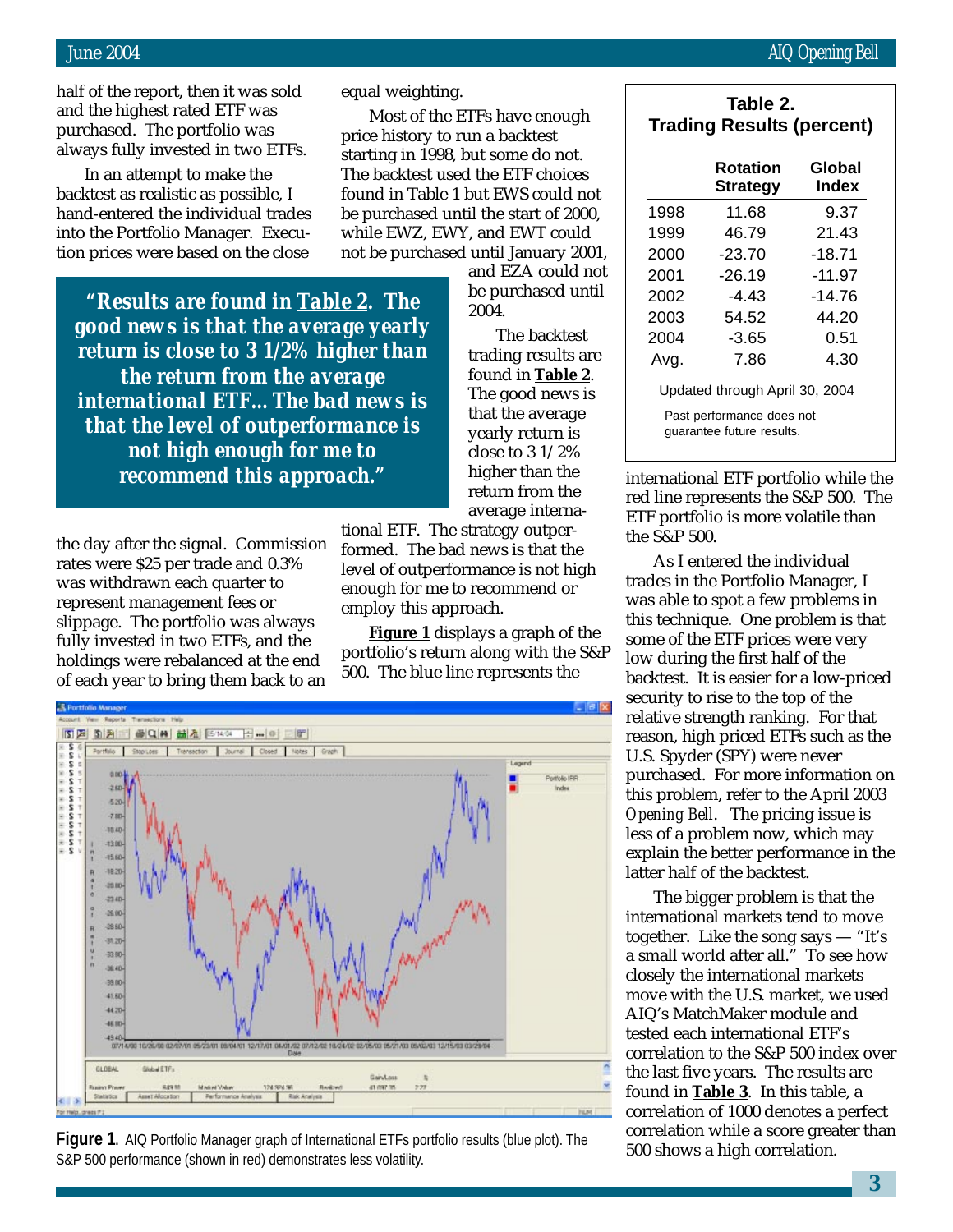# AIQ Opening Bell June 2004

The important finding is that nearly Not surprisingly, the U.S. SPDR, which is designed to track the S&P 500, shows the highest correlation. all the international ETFs are highly correlated to the S&P 500. Only Austria and Malaysia tend to move independently from our market.

For me, I'd prefer to stick to the U.S.-based securities (such as the ETFs found in the October 2003 *Opening Bell*) and then possibly add a few of the lower correlated ETFs such as Japan, Belgium, Malaysia, and Austria as international choices.

After completing this study, I used AIQ's automated Portfolio Simulator to backtest various trading techniques on the international ETFs, hoping to achieve better results. I tested many systems including buying those with the strongest MACD momentum, strongest DMI momentum, highest RSI value, lower RSI value, and best Velocity.

Some systems matched the Table 2 results, but none showed a higher result. Apparently, those who successfully trade international markets are using a different and

more effective set of international securities.

Knowing what doesn't work is as important as knowing what does work. Heading into this test, I thought trading the international equity ETFs was very promising. Indeed, the portfolio made 31% over the backtest. This was not a high enough return, however, to

| Correlation | <b>Ticker</b> | ETF                    |
|-------------|---------------|------------------------|
| 984         | SPY           | United States SPDR     |
| 732         | EWQ           | iShares France         |
| 707         | EWG           | iShares Germany        |
| 678         | EWC           | iShares Canada         |
| 674         | EWN           | iShares Netherlands    |
| 664         | EWD           | iShares Sweden         |
| 657         | EWU           | iShares United Kingdom |
| 639         | <b>FWW</b>    | iShares Mexico         |
| 568         | FWP           | iShares Spain          |
| 561         | FWI           | iShares Switzerland    |
| 555         | EWI           | iShares Italy          |
| 548         | EWS           | iShares Singapore      |
| 530         | EWA           | iShares Australia      |
| 480         | EWJ           | iShares Japan          |
| 472         | EWK           | iShares Belgium        |
| 380         | EWM           | iShares Malaysia       |
| 157         | EWO           | iShares Austria        |

**Table 3. MatchMaker Correlation**

commit funds to the strategy.

If you trade international securities with a successful trading system, please let us know and we'll publish your system in the *Opening Bell*.

David Vomund publishes VIS Alert, a weekly investment newsletter. For a sample copy, go to *www.visalert.com.*

### **STOCK DATA MAINTENANCE**

# **The following table shows stock splits and other changes:**

| <b>Stock</b>           | <b>Ticker</b> | <b>Split</b> | <b>Approx. Date</b> |
|------------------------|---------------|--------------|---------------------|
| <b>Burlington Res.</b> | BR            | 2:1          | 06/02/04            |
| Pacific Corp Bancorp   | <b>PCBC</b>   | 4:3          | 06/09/04            |
| Zale Corp              | <b>ZLC</b>    | 2:1          | 06/09/04            |
| MGI Pharma Inc.        | <b>MOGN</b>   | 2:1          | 06/10/04            |
| SFBC Int'l             | <b>SFCC</b>   | 3:2          | 06/11/04            |
| <b>Hershey Foods</b>   | <b>HSY</b>    | 2:1          | 06/16/04            |
| Applebee's Int'l       | <b>APPB</b>   | 3:2          | 06/16/04            |
| Procter & Gamble       | PG            | 2:1          | 06/21/04            |
| Northrup Grumman       | <b>NOC</b>    | 2:1          | 06/22/04            |

### **Trading Suspended:**

Great Lakes REIT (GL), Gucci Group NV (GUC), Oneida Ltd. (OCQ), Bentley Pharmaceutricals (BNT), Tom Brown (TBI)

## **Name Changes:**

Reliant Resources (RRI) to Reliant Energy (RRI), HON Industries (HNI) to HNI Corp (HNI), WRP Corp (WRPC) to AHPC Holdings (GLOV), Roto-Rooter Inc. (RRR) to Chemed Corp (CHE), Sylvan Learning Systems (SLVN) to Laureate Education (LAUR)

### **MARKET REVIEW**

pril's difficulties spilled over into the first half of May. The market moved lower until mid-month when pin 5 differences<br>spilled over into the<br>first half of May. The<br>market moved lower<br>until mid-month whe<br>the market jumped higher. For the

month, the S&P 500 rose 1.2% and the Nasdaq Composite rose 3.5%.

From its yearly high to its yearly low, the S&P 500 corrected 6.4%. That understates the severity of the correction, however. In mid-May AIQ's Advance Decline Oscillator moved lower than anytime during the bear market.

The best performing groups in May were Precious Metals up 11%, Electronics up 7%, and Banking up 6%. The worst performing group was Energy Services, losing 9%.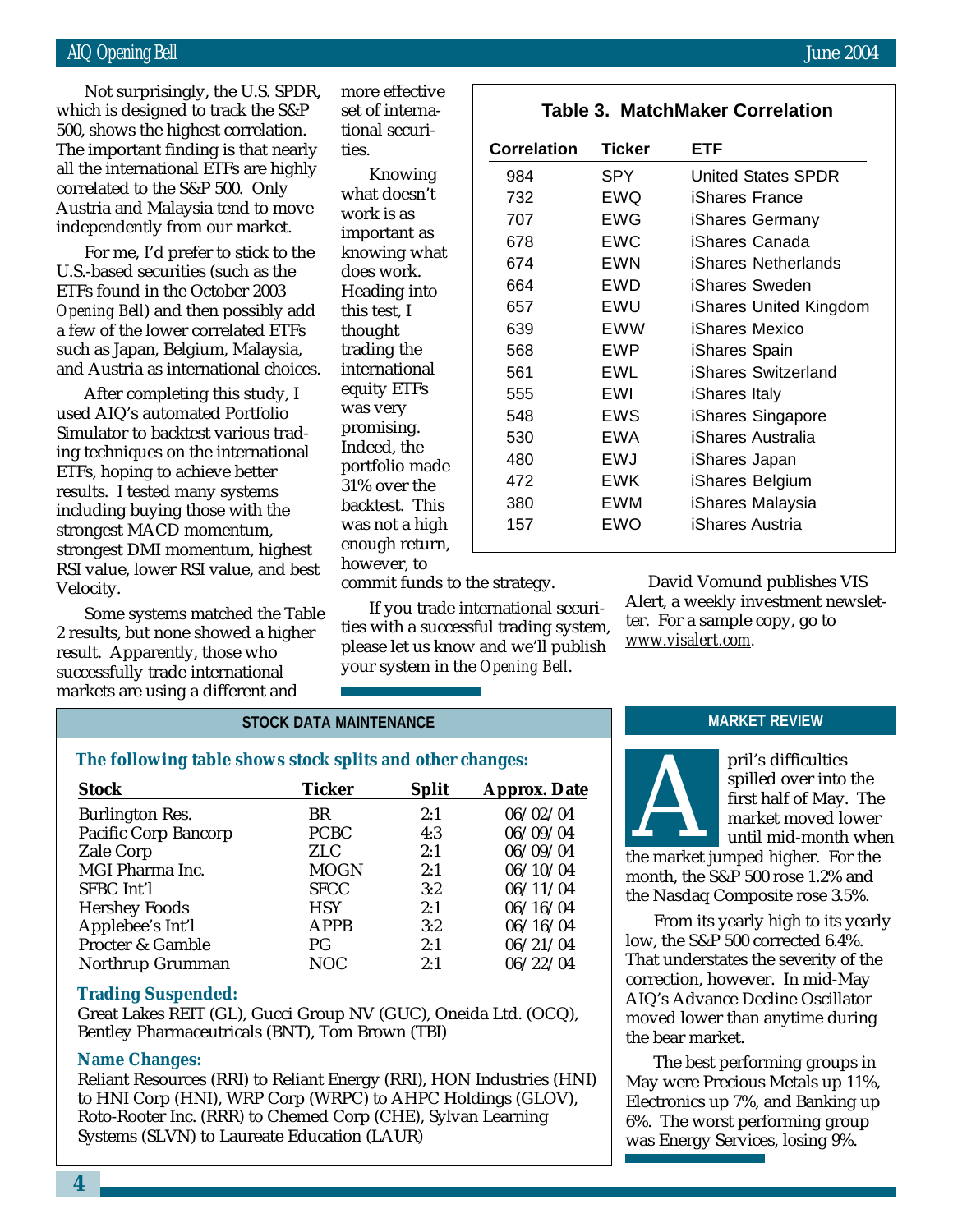# *Real-Time Trading the Symmetrical Triangle*

# **Active Traders! See Chart Patterns in Real Time With New Version of TradingExpert Pro**

# **By David Vomund**

**EXECUTE VERGEND VERY trading day, the**<br>
price of a stock is<br>
determined by a<br>
struggle between sup<br>
and demand. In tech<br>
cal analysis, charting a security is price of a stock is determined by a struggle between supply and demand. In technicritical because it shows the interaction of supply and demand. The demand fluctuates at any given moment from a variety of factors, some rational and some irrational.

As a stock enters into a period of fluctuation, one of several traditional chart patterns may emerge. The pattern we'll focus on in this article is the Symmetrical Triangle.

The Symmetrical Triangle pattern has two sloping trendlines that converge to each other. That is, a stock fluctuates up and down but each move is smaller than its predecessor. The descending tops in the price movement are defined by a downward sloping boundary line (resistance line) and the low points in the fluctuation can be defined by an upward sloping line (support line). The top and bottom bound-

**CLES** SECTION - EQUE ON C F F WD ON B S TT IT A MWARN CON 西利西 刘列 张圣生刚 经额 .<br>Martin 121 1時<br>1時<br>07<br>07 093.4 1093.2  $h$  ST F<sub>at</sub> **IRC 39 a** 1092.39<br>1092.46<br>1092.34<br>1092.13<br>1093.09 1093 toko a 1092.6 1092.4  $10022$ 1092 146.57 1107.73<br>1097.73<br>1093.66<br>1091.79<br>1201.56<br>983.09 a reo 1091.6 1091.4  $1091.2$  $1000$  $1091$ 1090.8 1090.6 1090.4 1090.2 818 81<br>77 24<br>77 1000 21<br>65 63 1090 1089.8  $90.47$ 1053 1058 11:05 11:11 11:17 11:23 11:29 11:35 11:41 1147 1153 1159 If start | Chancrown. **B** in free **Chairman Fig. had this h Witnesser** 

**Figure 1.** Real-time (one min.) chart of S&P 500 Index. Trendlines show Symmetrical Triangle pattern that precedes upside breakout and continued upward move.

pattern lends itself to tight stops. I'll explain with an example.

**Figure 1** shows a one-minute chart of the S&P 500 on May 19. Notice that after rallying in the

*"The Symmetrical Triangle pattern is attractive for active traders because tradeable moves often come after periods of reduced volatility and it lends itself to tight stops."*

aries need not be of equal length.

With the Symmetrical Triangle pattern, it's seldom that a clue is given on the chart indicating which direction will eventually be broken.

This is an attractive pattern for day-traders. That's because good tradable moves come after a period of reduced volatility and because the rally and each decline is less than the previous decline. As the pattern develops, volatility falls. The eventual break came to the upside. After the break, investors had several minutes to act on the signal before the S&P 500 jumped higher.

Once the pattern is broken, a tight stop can be placed using

trendlines. In this case, the break was to the upside so the stop is placed just below the support trendline (lower trendline). If the break occurred to the downside, the stop would be placed just above the resistance trendline.

With the 7.3 version of TradingExpert Pro, we can use realtime Point & Figure charts to help identify this pattern. Unlike bar charts where the vertical coordinate is based on price and the horizontal coordinate is based on time, the Point and Figure chart is only concerned with price. Since time is not a factor, small fluctuations in price are often not charted. Without these disturbances, it is easier to spot emerging patterns.

*Editor's note: AIQ's Technical Indicators Reference Manual has a good explanation of the mechanics of*

morning, the S&P 500 stalls and begins to move sideways. In the 11:00 hour the index enters the Symmetrical

> Triangle pattern. Each rally is less than the previous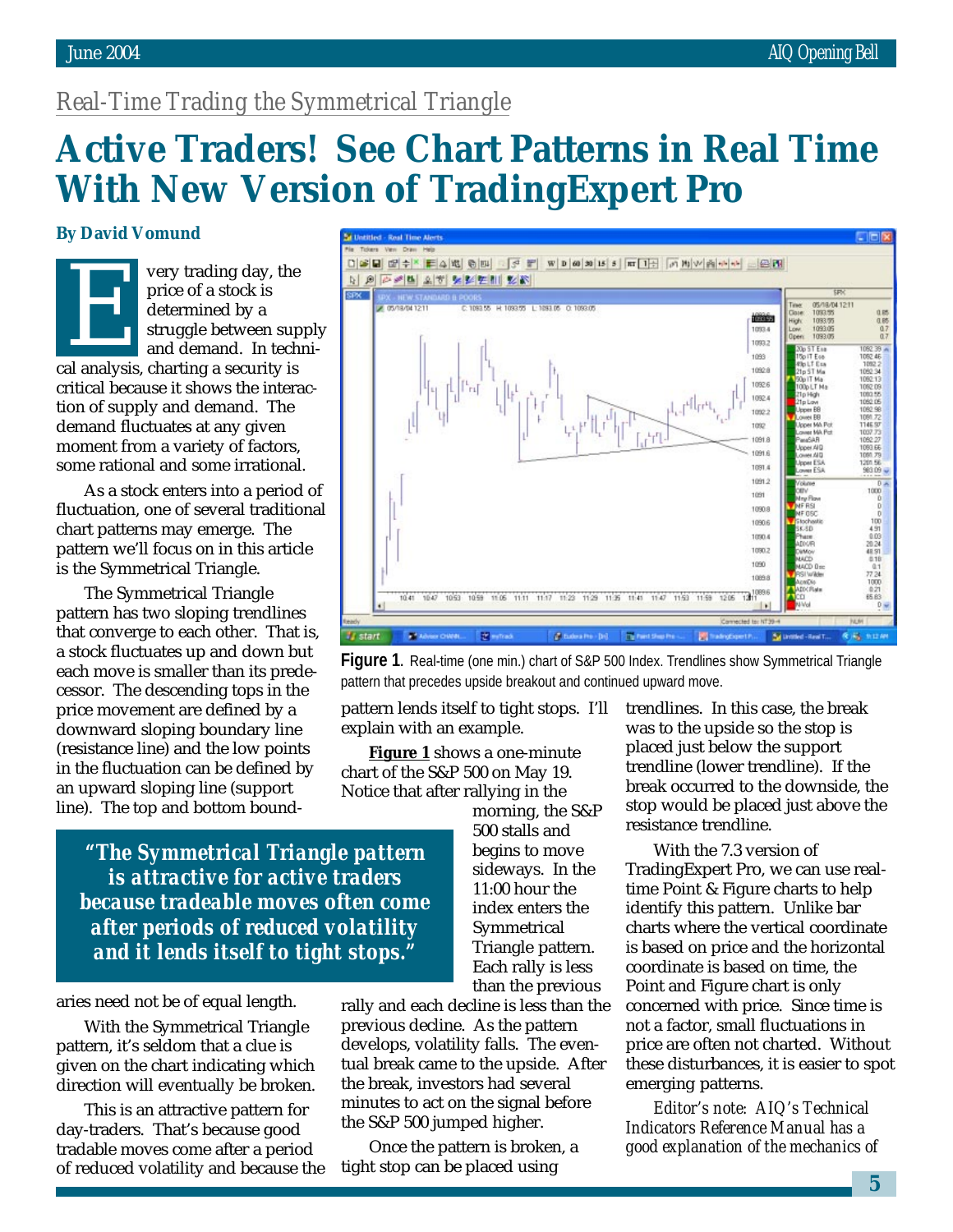*Point & Figure charting. We'll also discuss this in detail in an upcoming issue.*

**<u>Figure 2</u> shows the S&P 500's** Point & Figure chart using the same date as Figure 1. The Symmetrical Triangle is seen at the very end of the pattern. Looking at the last five columns, each rally (the Xs in the chart) is less than or equal to the previous rally and each decline (the Os in the chart) is greater than or equal to the previous decline.

In this chart I elected to have a small box size (1.5 S&P 500 points per box) to make the chart more responsive and appropriate for active trading. It is also the reason behind the small Xs and Os. By increasing the box size, the Xs and Os will appear larger on the monitor.

To change the box size, rightclick your mouse and choose Point & Figure. The real-time box size can be changed in the lower half of the screen under *Fixed Box Size*.

**Figure 3** shows Bed Bath & Beyond (BBBY) using a \$0.20 box size. The larger Xs and Os make it easy to spot the Symmetrical Triangle pattern. In the center of the



**Figure 2.** Real-time Point & Figure chart of S&P 500 Index for same date shown in Fig. 1.

pattern, BBBY enters a period where each rally is less than the previous rally and each sell-off is less than the previous sell-off. The bearish signal came once BBBY fell below the pattern and the column of Os fell below the previous column of Os. We have drawn trendlines around the pattern.

The Symmetrical Triangle pattern is an attractive pattern for active traders because tradeable moves often come after periods of reduced volatility and because the pattern allows for time stops. You can identify the pattern using traditional bar charts or with the new real-time Point & Figure charts. Most people find it is easier to identify the pattern using the Point & Figure technique.





# **S&P 500 Changes**

**Changes to the S&P 500 Index and Industry Groups:**

Myland Laboratories (MYL) replaces Sprint PCS (PCS). MYL is added to the Pharmaceuticals (PHARMAC) group.

Valero Energy (VLO) replaces John Hancock Financial (JHF). VLO is added to the Oil & Gas-Refining and Marketing (OIL&GASR) group.

Hospira Inc. (HSP) replaces American Greetings (AM). HSP is added to the Health Care Facilities (HEALTHLT) group.

An AIQ list file of the S&P 500 group structure can be downloaded at *www.aiqsystems.com/lists.html*